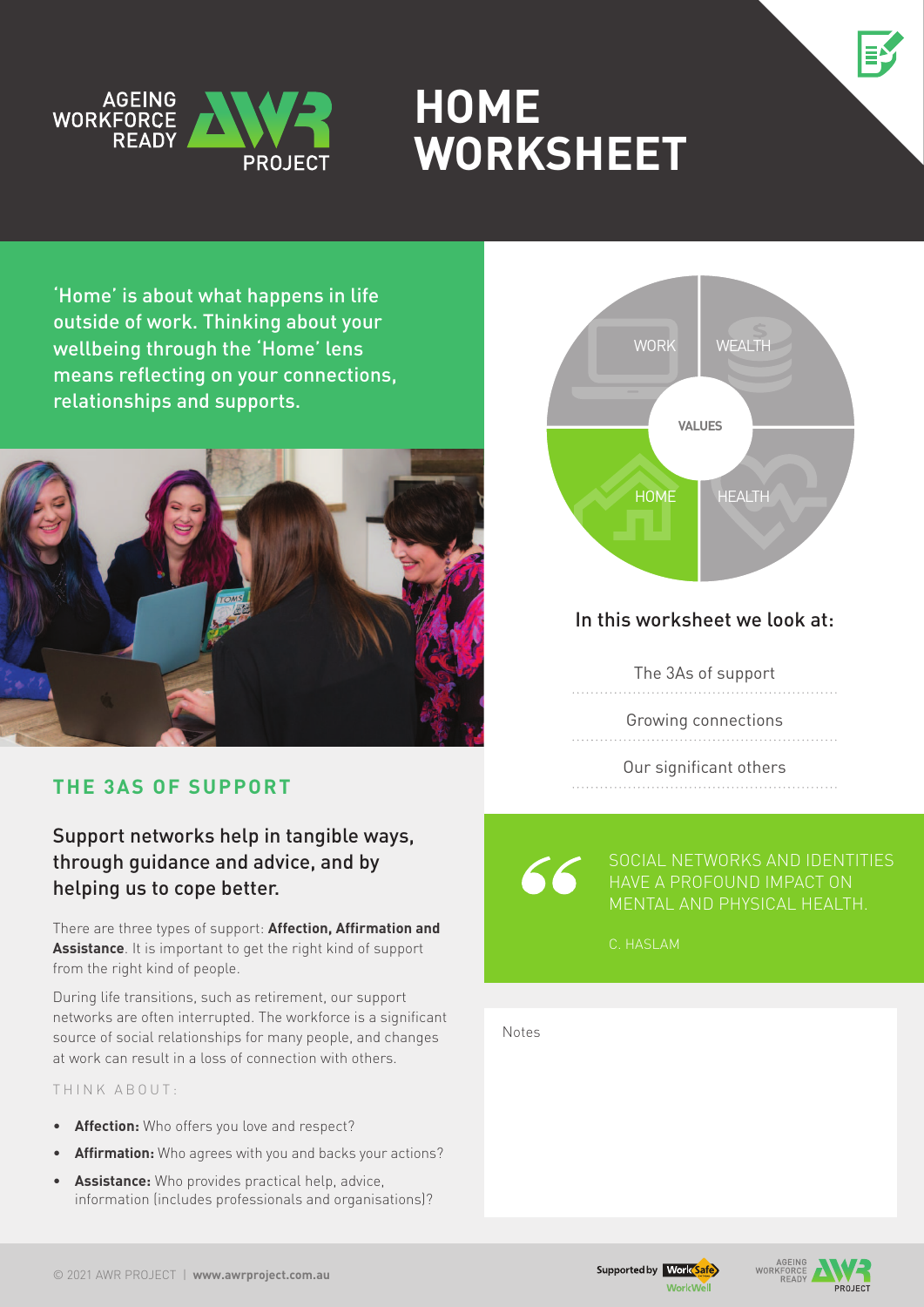## **Growing connections**

## Take a moment to think about the people and social groups in your life.

They could be friends or family, they could be connected with school or study, they might be from sporting groups or cultural groups or faith groups. Perhaps you have strong connections through work—either paid or volunteer.

#### **Fostering positive relationships leads to:**

- Higher levels of happiness.
- Better quality of life.
- **Enhanced cognitive functioning.**
- • Greater independence.
- • Less depression and anxiety.

In essence, the connections that transition with you into retirement can really help your wellbeing.

#### **The following exercise is designed to help you think about your connections. In the diagram below:**

- 1. Write down the people and groups currently in your social network in the centre circle.
- 2. Circle the ones you will likely stay connected with as you transition to retirement.
- 3. Think about friends and groups from your past. Are there people you would like to reconnect with? Write these in the next circle.
- 4. What new connections might you make as you transition to retirement.
- 5. Look at the number and variety of connections you've written down. How do you feel about that? Does it look about right to you, or do you want to nurture more connections?



### **It can be hard to make new friends as adults, but you are not alone. Here are some ways to meet new people:**

#### **What are your interests or hobbies?**

Consider joining a club or finding a group of people with similar interests. 

#### **What's in your local area?**

Perhaps a there's a community centre or local association you can join. It often takes more than one go before you start to feel comfortable, so try and go along for 3 or 4 times before you decide it's not for you.

#### **Seek out other retirees.**

They might be friends, family, neighbours or friends-of-friends. Take the initiative and ask them if they would like to meet you for a coffee or a walk.

. . . . . . . . . . . . . .

#### **Join an online social networking page or interest group.**

Good Karma Networks: [www.goodkarmaeffect.](https://www.goodkarmaeffect.com) [com](https://www.goodkarmaeffect.com) and Meet Up: [www.meetup.com/en-AU/](https://www.meetup.com/en-AU/) can be a safe places to start if this is new to you. Online connections can turn into friendships in the 'real world' too. 

#### **Most of all, be brave!**

Put yourself out there, let people know you are looking for new friends. There are many others in similar situations who will be glad to connect.

| Notes |  |  |
|-------|--|--|
|       |  |  |
|       |  |  |
|       |  |  |
|       |  |  |
|       |  |  |
|       |  |  |
|       |  |  |
|       |  |  |